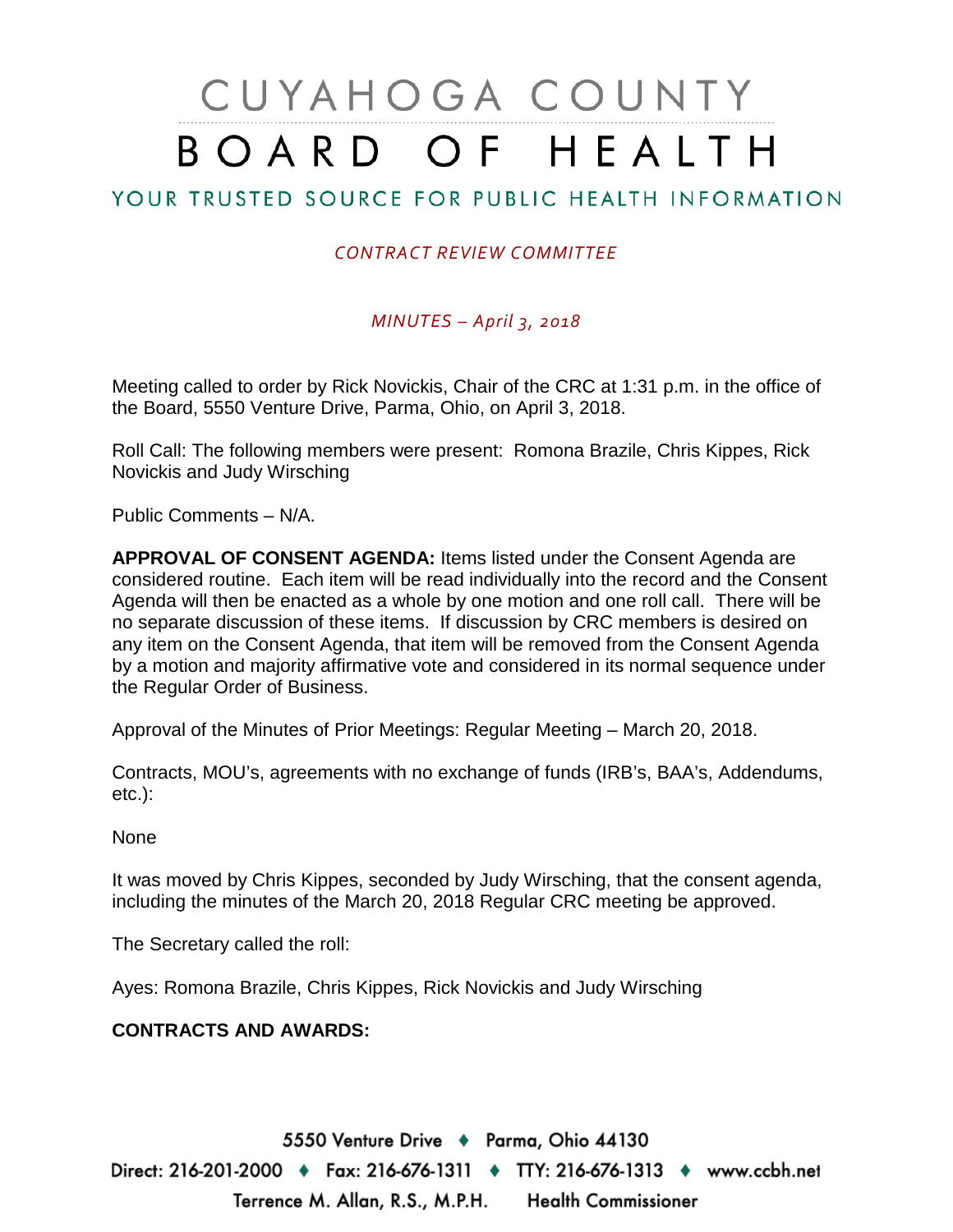Tabled Items

**None** 

New Items For Review

Bid/Quote Openings ≥ \$25,000.00

None

Bid/Quote Openings < \$25,000.00

Lead program Bid Opening presented by: Stephanie McConoughey

It was moved by Romona Brazile, seconded by Rick Novickis that the following quote (CRC 2018-52) for 10009 Sladden Ave., Garfield Heights, Ohio 44125 be accepted as the lowest and best, and that a contract be awarded to BDL General Contracting in the amount of \$7,849.00 (ref. enclosed).

The Secretary called the roll:

Ayes: Romona Brazile, Chris Kippes, Rick Novickis and Judy Wirsching

It was moved by Judy Wirsching, seconded by Chris Kippes that the following quote (CRC 2018-53) for 4857 E 88th St., Garfield Heights, Ohio 44125 be accepted as the lowest and best, and that a contract be awarded to BDL General Contracting in the amount of \$6,400.00 (ref. enclosed).

The Secretary called the roll:

Ayes: Romona Brazile, Chris Kippes, Rick Novickis and Judy Wirsching

It was moved by Judy Wirsching, seconded by Chris Kippes that the following quote (CRC 2018-54) for 1239 Dorsh Rd., South Euclid, Ohio 44121 be accepted as the lowest and best, and that a contract be awarded to BDL General Contracting in the amount of \$6,387.00 (ref. enclosed).

The Secretary called the roll:

Ayes: Romona Brazile, Chris Kippes, Rick Novickis and Judy Wirsching

It was moved by Chris Kippes, seconded by Rick Novickis that the following quote (CRC 2018-55) for 13125 Darlington Ave., Garfield Heights, Ohio 44125 be accepted as the lowest and best, and that a contract be awarded to CB Mullins Construction Company in the amount of \$5,550.00 (ref. enclosed).

5550 Venture Drive + Parma, Ohio 44130 Direct: 216-201-2000 ♦ Fax: 216-676-1311 ♦ TTY: 216-676-1313 ♦ www.ccbh.net Terrence M. Allan, R.S., M.P.H. **Health Commissioner**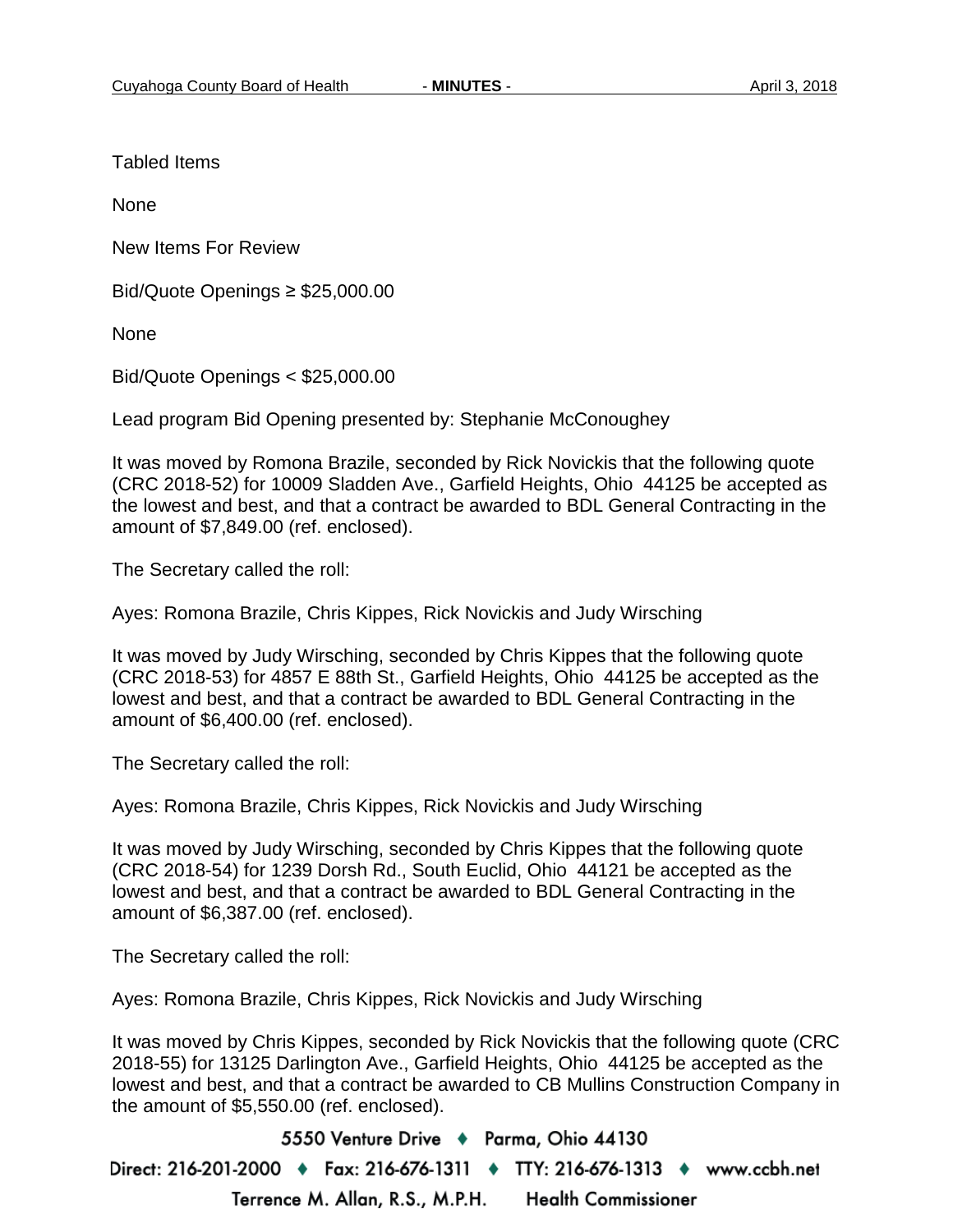The Secretary called the roll:

Ayes: Romona Brazile, Chris Kippes, Rick Novickis and Judy Wirsching

It was moved by Romona Brazile, seconded by Judy Wirsching that the following quote (CRC 2018-56) for 26501 Oriole Ave., Euclid, Ohio 44132 be accepted as the lowest and best, and that a contract be awarded to American Builders & Applicators in the amount of \$8,000.00 (ref. enclosed).

The Secretary called the roll:

Ayes: Romona Brazile, Chris Kippes, Rick Novickis and Judy Wirsching

It was moved by Chris Kippes, seconded by Rick Novickis that the following quote (CRC 2018-57) for 7911 Newport Ave., Parma, Ohio 44129 be accepted as the lowest and best, and that a contract be awarded to American Builders & Applicators in the amount of \$5,950.00 (ref. enclosed).

The Secretary called the roll:

Ayes: Romona Brazile, Chris Kippes, Rick Novickis and Judy Wirsching

Expenditures: Contracts up to \$25,000.00

It was moved by Judy Wirsching, seconded by Chris Kippes that the contract (CRC 2018-58) with Promesa Consulting Group under the Ryan White Part A Program grant from March 1, 2018 through May 31, 2018 in the amount of \$24,051.00 be approved.

Presented by: Romona Brazile

Purpose: To provide Planning Council management support to the full and subcommittees.

Funding Source: 100% reimbursable through the FY2019 HRSA Ryan White grant

The Secretary called the roll:

Ayes: Romona Brazile, Chris Kippes, Rick Novickis and Judy Wirsching

It was moved by Romona Brazile, seconded by Rick Novickis that the contract (CRC 2018-59) with the Cuyahoga County Agricultural Society for space rental from August 7, 2018 through August 12, 2018 at the Cuyahoga County Fair in the amount of \$350.00 be approved.

5550 Venture Drive + Parma, Ohio 44130 Direct: 216-201-2000 ♦ Fax: 216-676-1311 ♦ TTY: 216-676-1313 ♦ www.ccbh.net Terrence M. Allan, R.S., M.P.H. **Health Commissioner**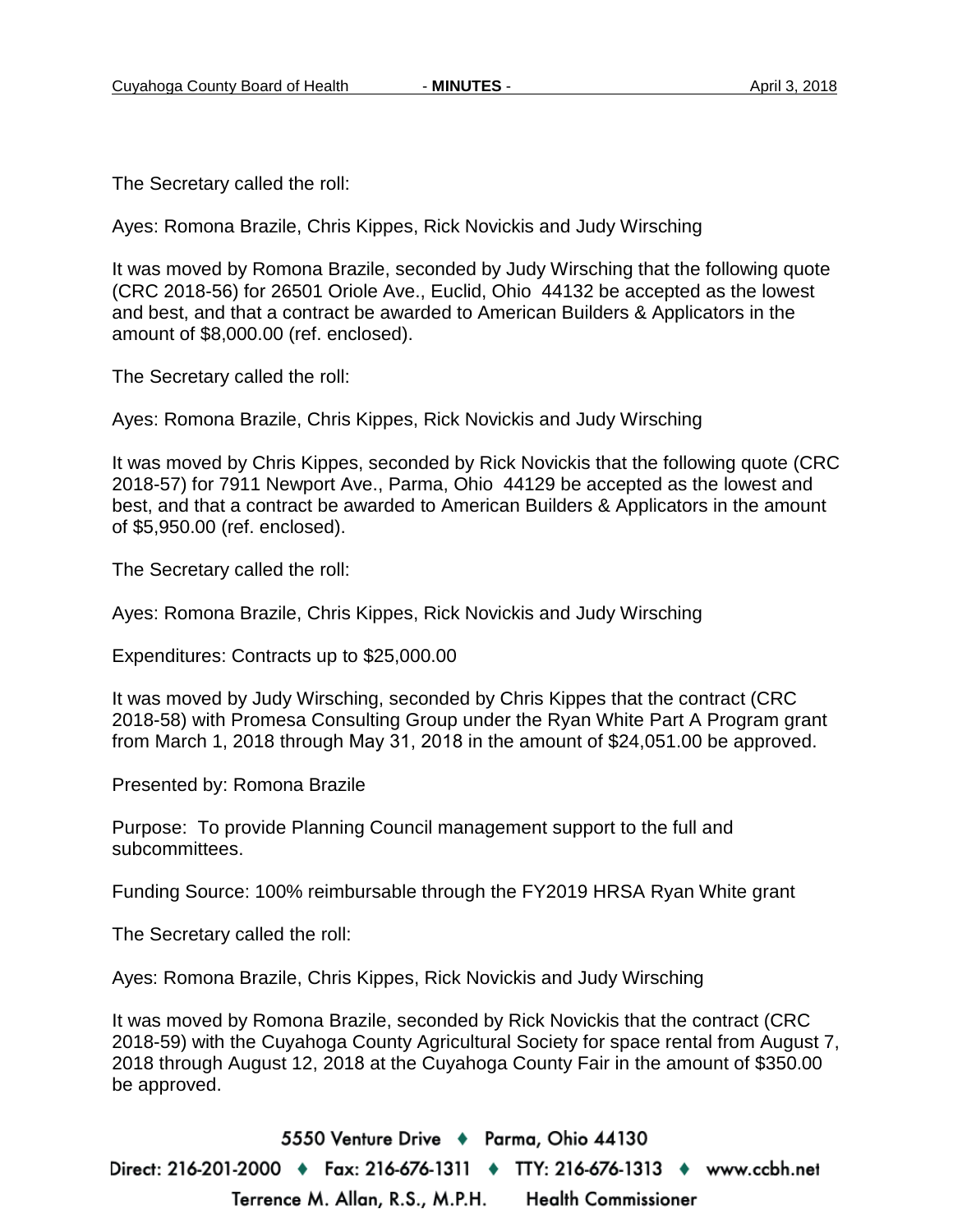Presented by: Kevin Brennan

Purpose: To promote agency awareness during the Cuyahoga County Fair.

Funding Source: 100% funded through CCBH General Revenue

The Secretary called the roll:

Ayes: Romona Brazile, Chris Kippes, Rick Novickis and Judy Wirsching

It was moved by Chris Kippes, seconded by Judy Wirsching that the contract (CRC 2018-60) with Johnson Controls from June 1, 2018 through May 31, 2019 in the amount of \$5,194.00 be approved.

Presented by: Rebecca Burke

Purpose: To provide software maintenance for the AMAG Security System.

Funding Source: 100% funded through CCBH General Revenue.

The Secretary called the roll:

Ayes: Romona Brazile, Chris Kippes, Rick Novickis and Judy Wirsching

It was moved by Judy Wirsching, seconded by Rick Novickis that the agreement (CRC 2018-61) with the Employer Resources Council (ERC) for professionalism training on May 8-9, 2018 in the amount of \$5,628.00 be approved.

Presented by: Ann Campbell-Dunham

Purpose: To provide anti-harassment training to CCBH Supervisors and Staff.

Funding Source: 100% funded through CCBH General Revenue.

The Secretary called the roll:

Ayes: Romona Brazile, Chris Kippes, Rick Novickis and Judy Wirsching

Revenue Generating Agreements up to \$25,000.00

None

Contract Rescissions

5550 Venture Drive + Parma, Ohio 44130

Direct: 216-201-2000 ♦ Fax: 216-676-1311 ♦ TTY: 216-676-1313 ♦ www.ccbh.net Terrence M. Allan, R.S., M.P.H. **Health Commissioner**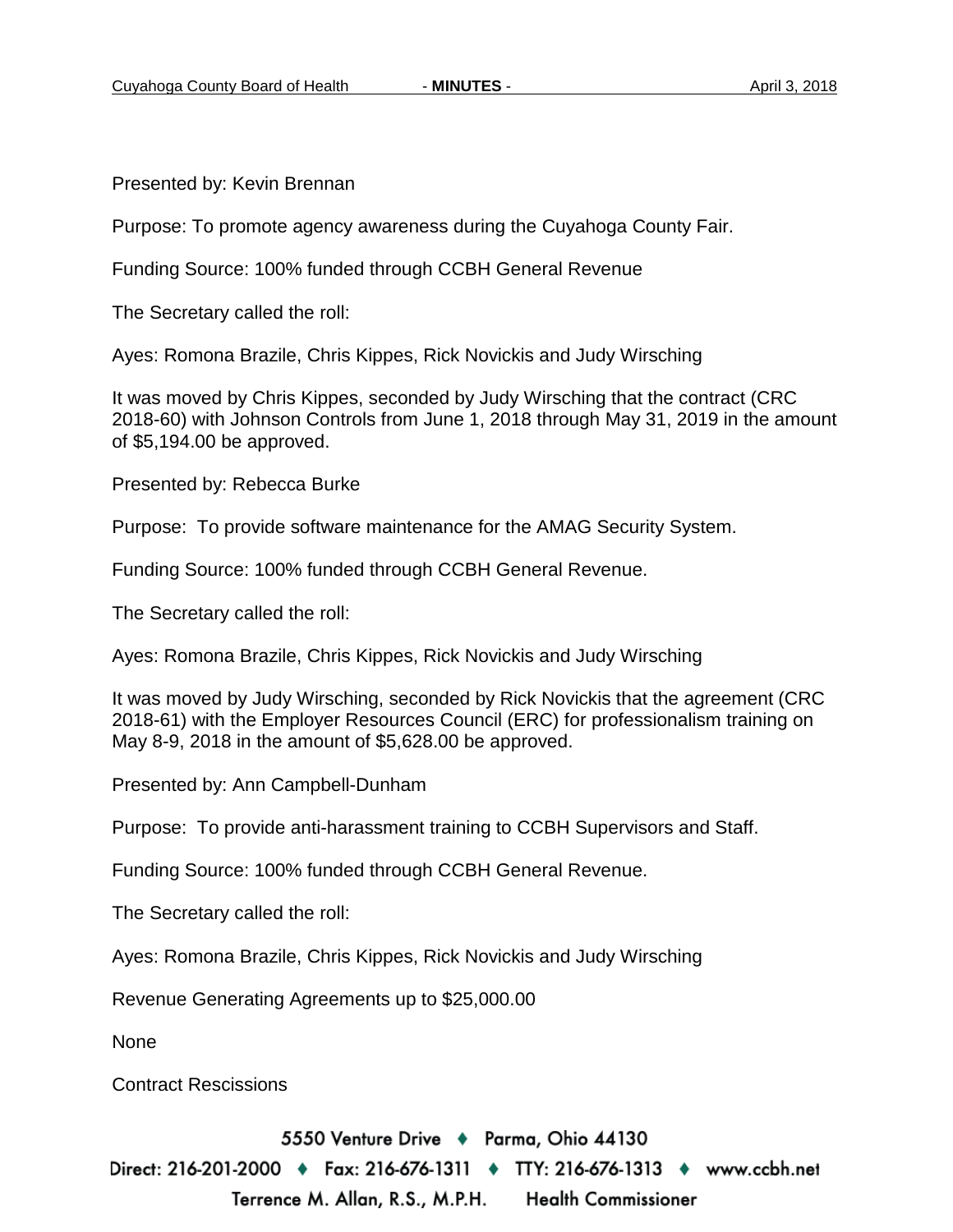None

**Other Business** 

Public Comment - N/A.

Thereupon, it was moved by Romona Brazile, seconded by Judy Wirsching, that the following Motion be adopted:

BE IT RESOLVED that the meeting be adjourned at 1:52 p.m.

The Secretary called the roll:

Ayes: Romona Brazile, Chris Kippes, Rick Novickis and Judy Wirsching

**Committee Chair** 

Clerk

5550 Venture Drive + Parma, Ohio 44130 Direct: 216-201-2000 ♦ Fax: 216-676-1311 ♦ TTY: 216-676-1313 ♦ www.ccbh.net Terrence M. Allan, R.S., M.P.H. **Health Commissioner**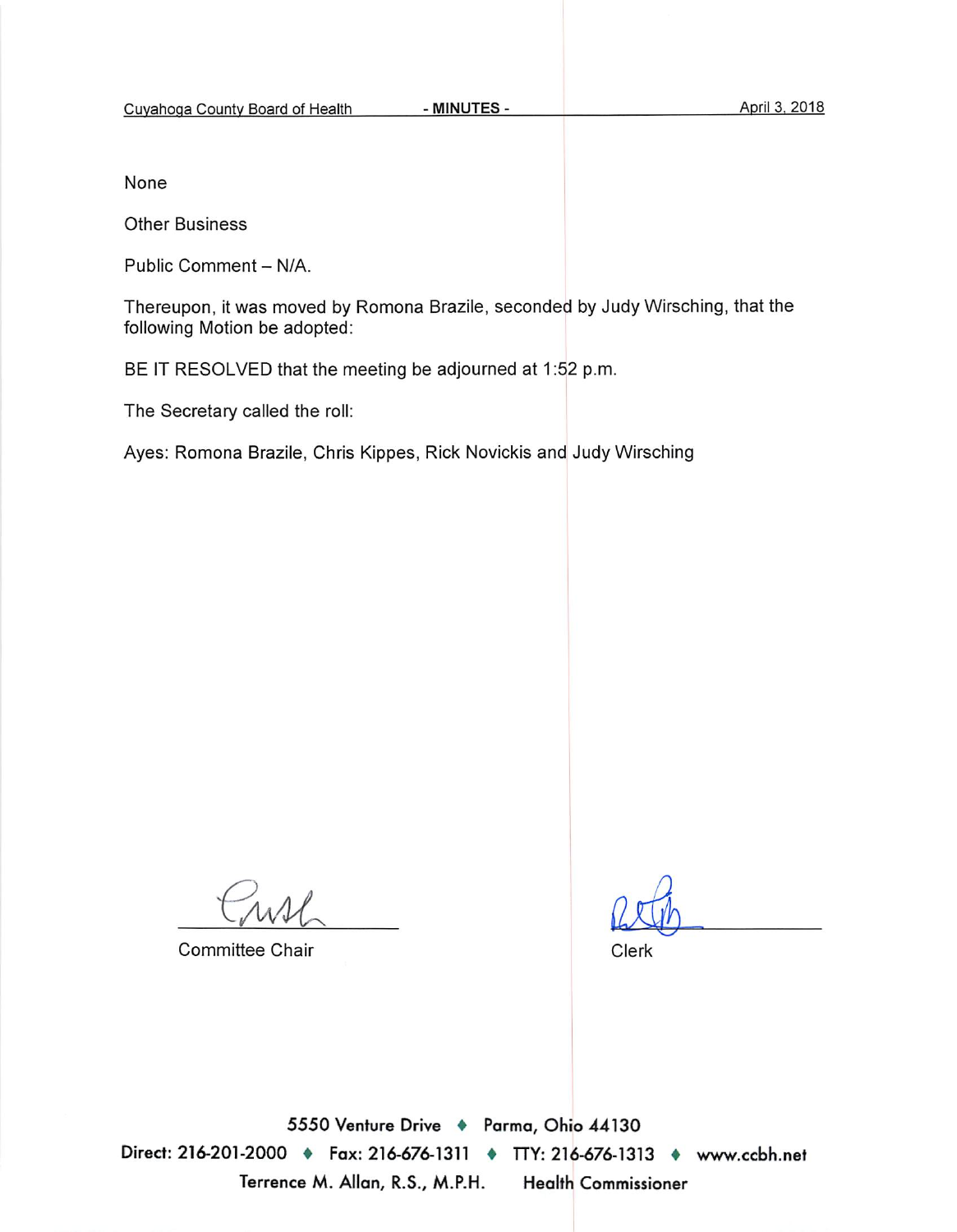## **QUOTE RESULTS**

#### **Project Address**

| Name:          | <b>Tianna Talley</b>                      |
|----------------|-------------------------------------------|
| Address:       | 10009 Sladden Ave.                        |
|                | City, State, Zip: Garfield Hts., OH 44125 |
| <b>CRC No:</b> | CRC 2018-52                               |

**The following quotes were received and opened:**

| <b>NAME OF CONTRACTOR</b>       | <b>QUOTE</b> | <b>LEAD</b> | HH      | <b>MATCH</b> |
|---------------------------------|--------------|-------------|---------|--------------|
| American Builders & Applicators | \$8,810      | \$7,210     | \$1,600 | \$500        |
| <b>BDL General Contracting</b>  | \$7,849      | \$7,219     | \$630   | \$500        |
| <b>CB Mullins</b>               | \$13,000     | \$11,000    | \$2,000 | \$3,000      |
| <b>MCM Homeservices</b>         | \$11,870     | \$10,000    | \$1,850 | \$2,000      |
| Paragon                         | \$9,895      | \$8,550     | \$1,345 | \$550        |
|                                 |              |             |         |              |
|                                 |              |             |         |              |

**ESTIMATE:** \$11,497.50

**Recommended award: BDL General Contracting**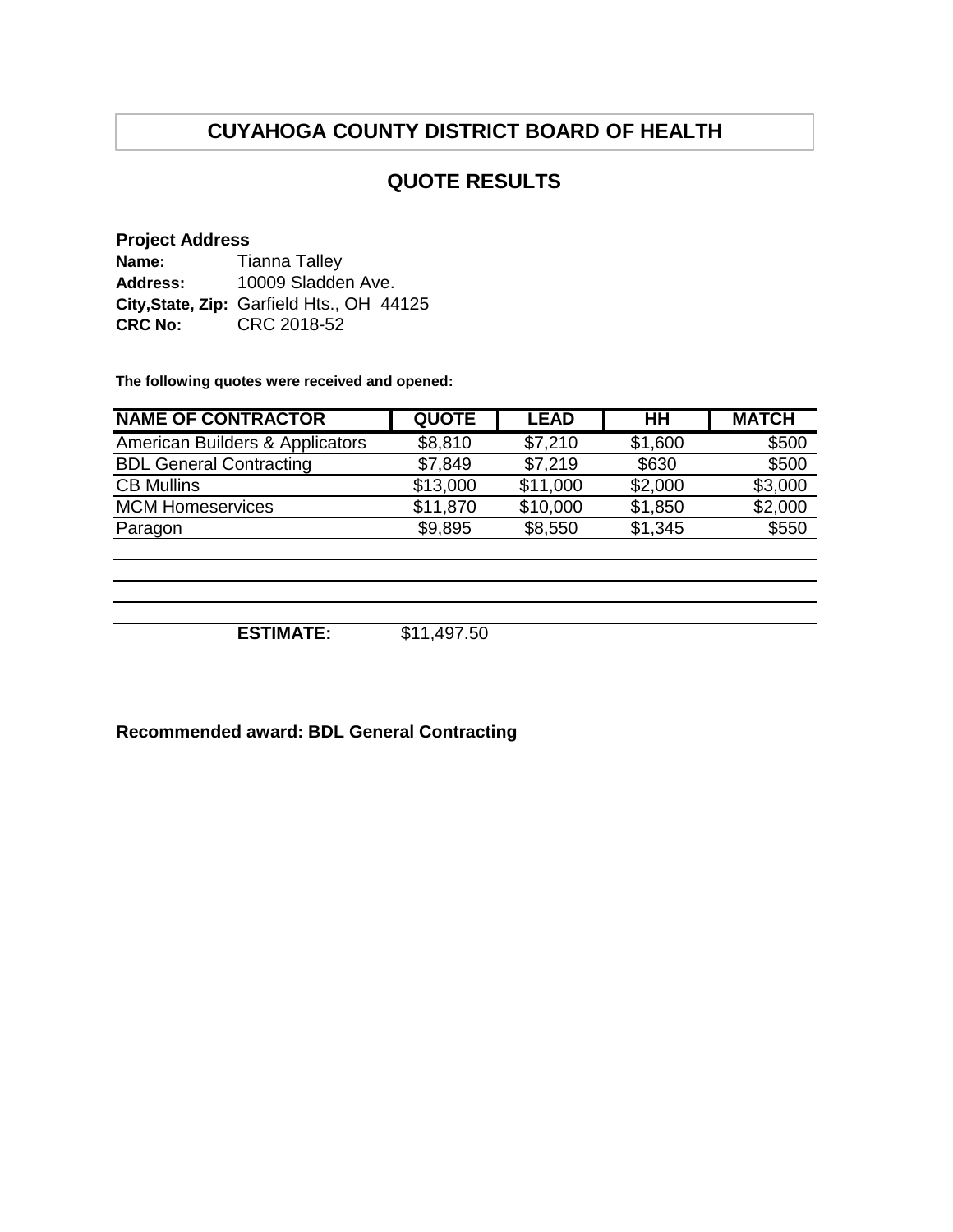## **QUOTE RESULTS**

#### **Project Address**

| Name:           | Michelle Harris                            |
|-----------------|--------------------------------------------|
| <b>Address:</b> | 4857 E.88th St.                            |
|                 | City, State, Zip: Garfield Hts., OH, 44125 |
| <b>CRC No:</b>  | CRC 2018-53                                |

**The following quotes were received and opened:**

| <b>NAME OF CONTRACTOR</b>       | <b>QUOTE</b> | <b>LEAD</b> | HH      | <b>MATCH</b> |
|---------------------------------|--------------|-------------|---------|--------------|
| American Builders & Applicators | \$6,950      | \$5,850     | \$1,100 | \$500        |
| <b>BDL General Contracting</b>  | \$6,400      | \$5,250     | \$1,150 | \$500        |
| <b>CB Mullins</b>               | \$9,550      | \$8,350     | \$1,200 | \$500        |
| <b>MCM Homeservices</b>         | \$8,550      | \$7,300     | \$1,250 | \$500        |
| Paragon                         | \$7,374      | \$6,789     | \$585   | \$500        |
|                                 |              |             |         |              |
|                                 |              |             |         |              |
|                                 |              |             |         |              |

**ESTIMATE:** \$8,412.50

**Recommended award: BDL General Contracting**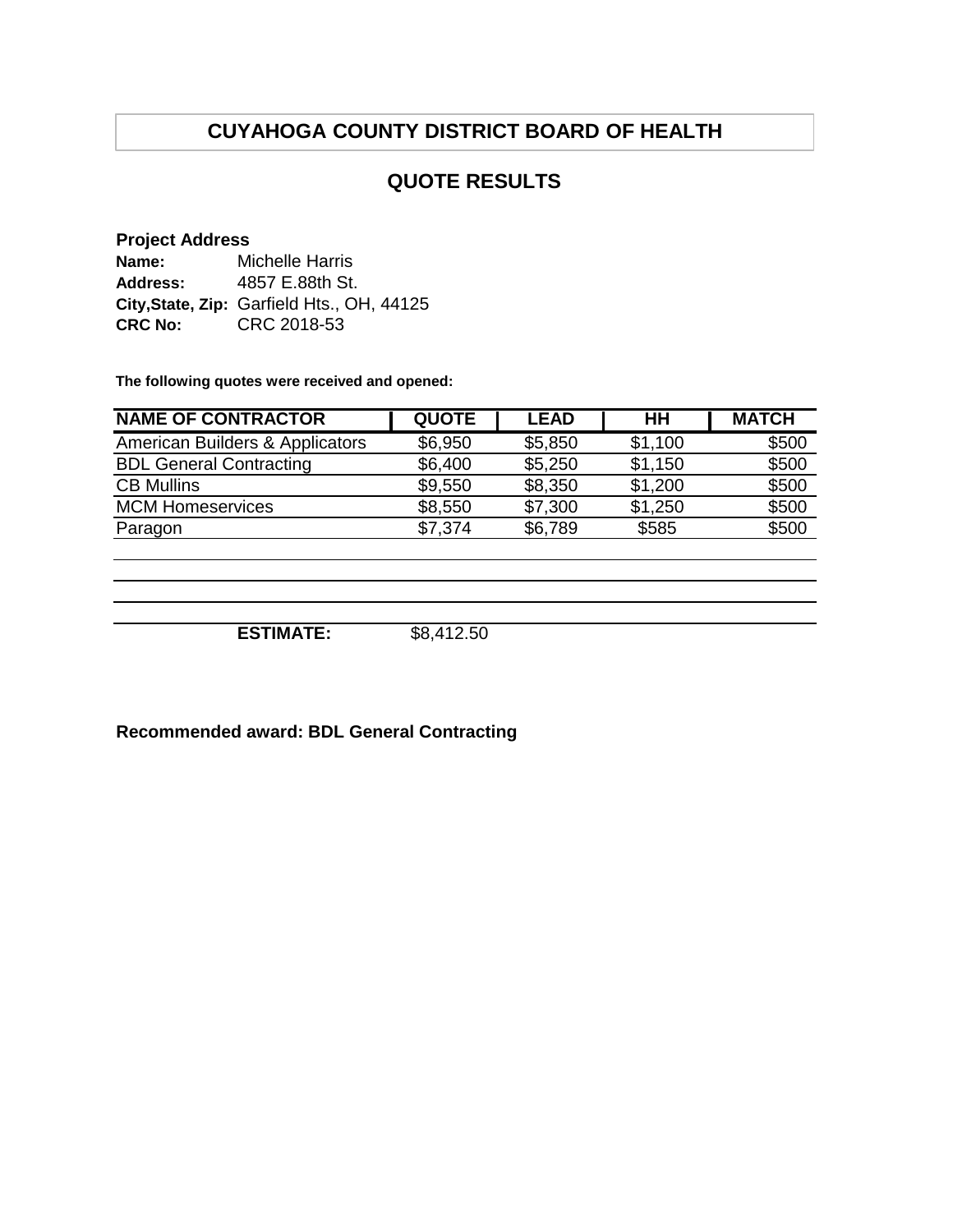## **QUOTE RESULTS**

#### **Project Address**

| Name:           | Paul Wood                                |
|-----------------|------------------------------------------|
| <b>Address:</b> | 1239 Dorsh Rd.                           |
|                 | City, State, Zip: South Euclid, OH 44121 |
| <b>CRC No:</b>  | CRC 2018-54                              |

**The following quotes were received and opened:**

| <b>QUOTE</b> | <b>LEAD</b> | HН      | <b>MATCH</b> |
|--------------|-------------|---------|--------------|
| \$7,250      | \$4,300     | \$2,950 | \$0          |
| \$6,387      | \$3,300     | \$3,087 | \$0          |
| \$6,800      | \$4,500     | \$2,300 | \$0          |
| \$12,150     | \$6,350     | \$5,800 | \$0          |
| \$7,420      | \$5,000     | \$2,420 | \$0          |
|              |             |         |              |
|              |             |         |              |
|              |             |         |              |
|              |             |         |              |

**ESTIMATE:** \$8,030.00

**Recommended award: BDL General Contracting**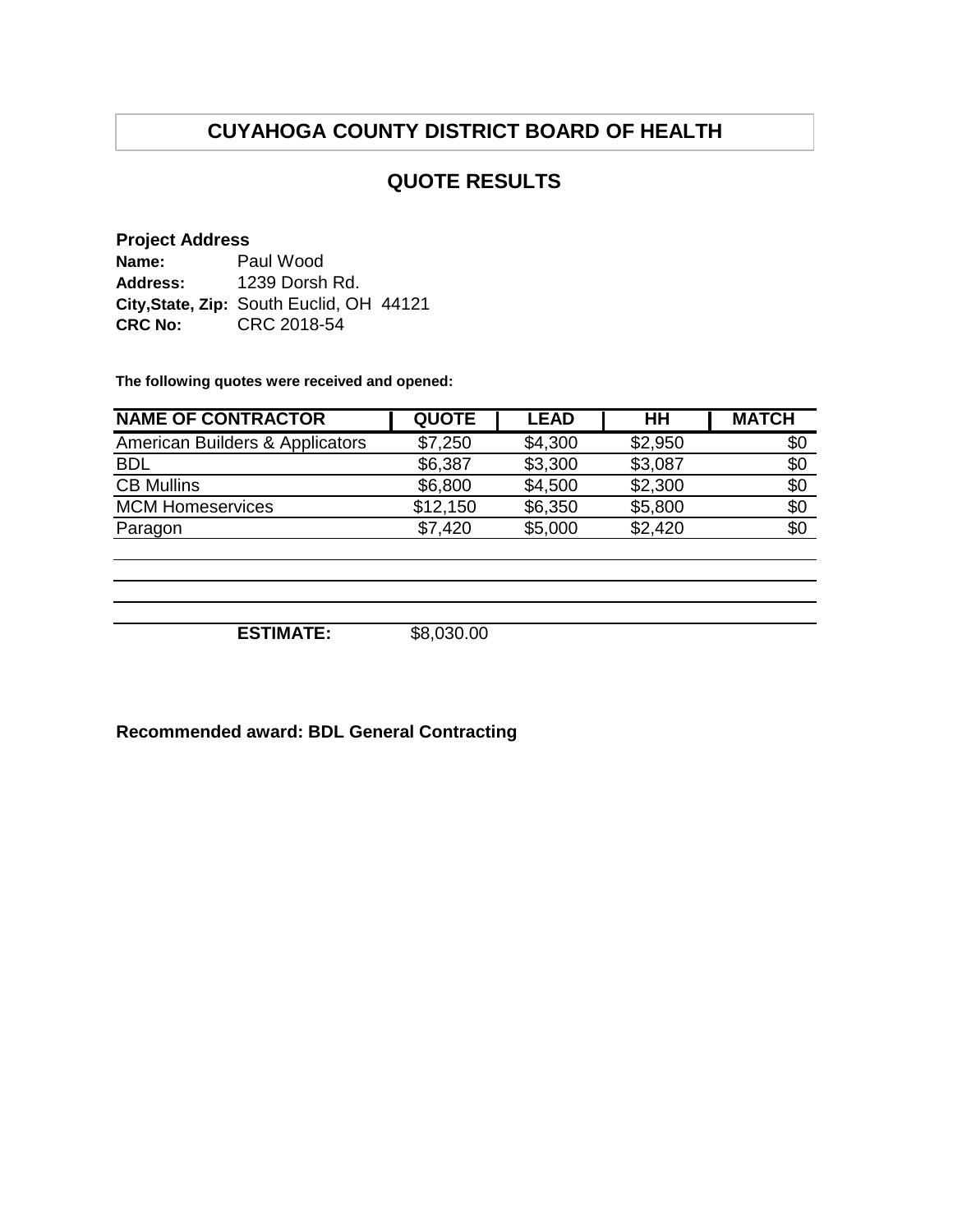## **QUOTE RESULTS**

#### **Project Address**

| Name:          | <b>Charlene Horton</b>                    |
|----------------|-------------------------------------------|
| Address:       | 13125 Darlington Ave.                     |
|                | City, State, Zip: Garfield Hts., OH 44125 |
| <b>CRC No:</b> | CRC 2018-55                               |

**The following quotes were received and opened:**

| <b>NAME OF CONTRACTOR</b>       | <b>QUOTE</b> | <b>LEAD</b> | HH      | <b>MATCH</b> |
|---------------------------------|--------------|-------------|---------|--------------|
| American Builders & Applicators | \$7,960      | \$6,360     | \$1,600 | \$0          |
| <b>BDL General Contracting</b>  | \$6,675      | \$4,875     | \$1,800 | \$0          |
| <b>CB Mullins</b>               | \$5,550      | \$4,750     | \$800   | \$0          |
| <b>MCM Homeservices</b>         | \$9,975      | \$8,675     | \$1,300 | \$675        |
| Paragon                         | \$7,370      | \$5,870     | \$1,500 | \$0          |
|                                 |              |             |         |              |
|                                 |              |             |         |              |
|                                 |              |             |         |              |

**ESTIMATE:** \$8,520.00

**Recommended award: Mullins Construction**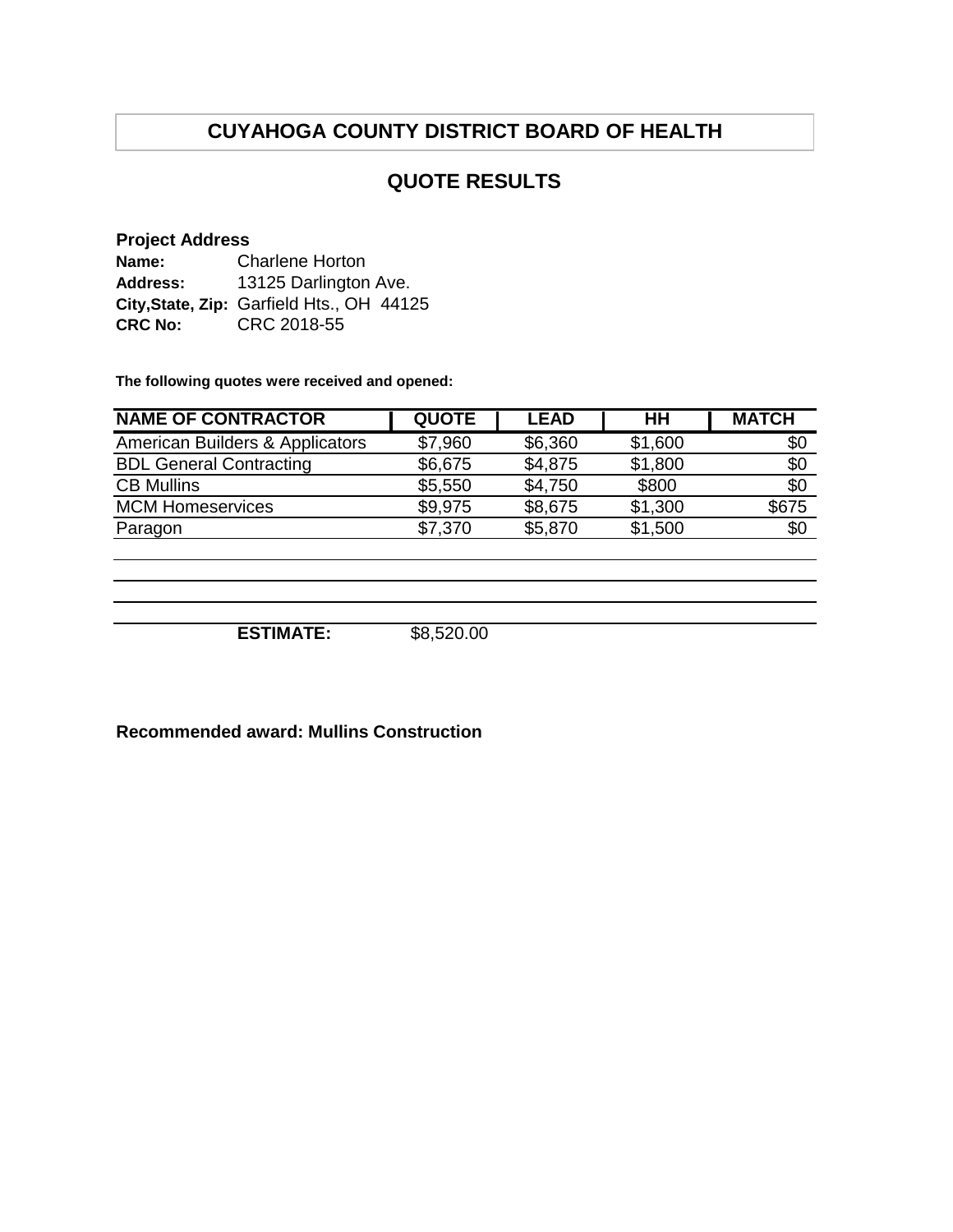## **QUOTE RESULTS**

#### **Project Address**

| Name:          | La'Kisha Thomas                    |  |  |  |
|----------------|------------------------------------|--|--|--|
| Address:       | 26501 Oriole Ave.                  |  |  |  |
|                | City, State, Zip: Euclid, OH 44132 |  |  |  |
| <b>CRC No:</b> | CRC 2018-56                        |  |  |  |

**The following quotes were received and opened:**

| <b>NAME OF CONTRACTOR</b>       | <b>QUOTE</b> | <b>LEAD</b> | HH      | <b>MATCH</b> |
|---------------------------------|--------------|-------------|---------|--------------|
| American Builders & Applicators | \$8,000      | \$7,220     | \$780   | \$500        |
| <b>BDL General Contracting</b>  | \$8,505      | \$7,500     | \$1,005 | \$500        |
| <b>CB Mullins</b>               | \$11,200     | \$9,800     | \$1,400 | \$500        |
| <b>MCM Homeservices</b>         | \$10,560     | \$9,775     | \$785   | \$500        |
| Paragon                         | \$9,353      | \$8,283     | \$1,070 | \$500        |
|                                 |              |             |         |              |
|                                 |              |             |         |              |
|                                 |              |             |         |              |
|                                 |              |             |         |              |
| <b>ESTIMATE:</b>                | \$11,400.00  |             |         |              |

**Recommended award: American Builders & Applicators**